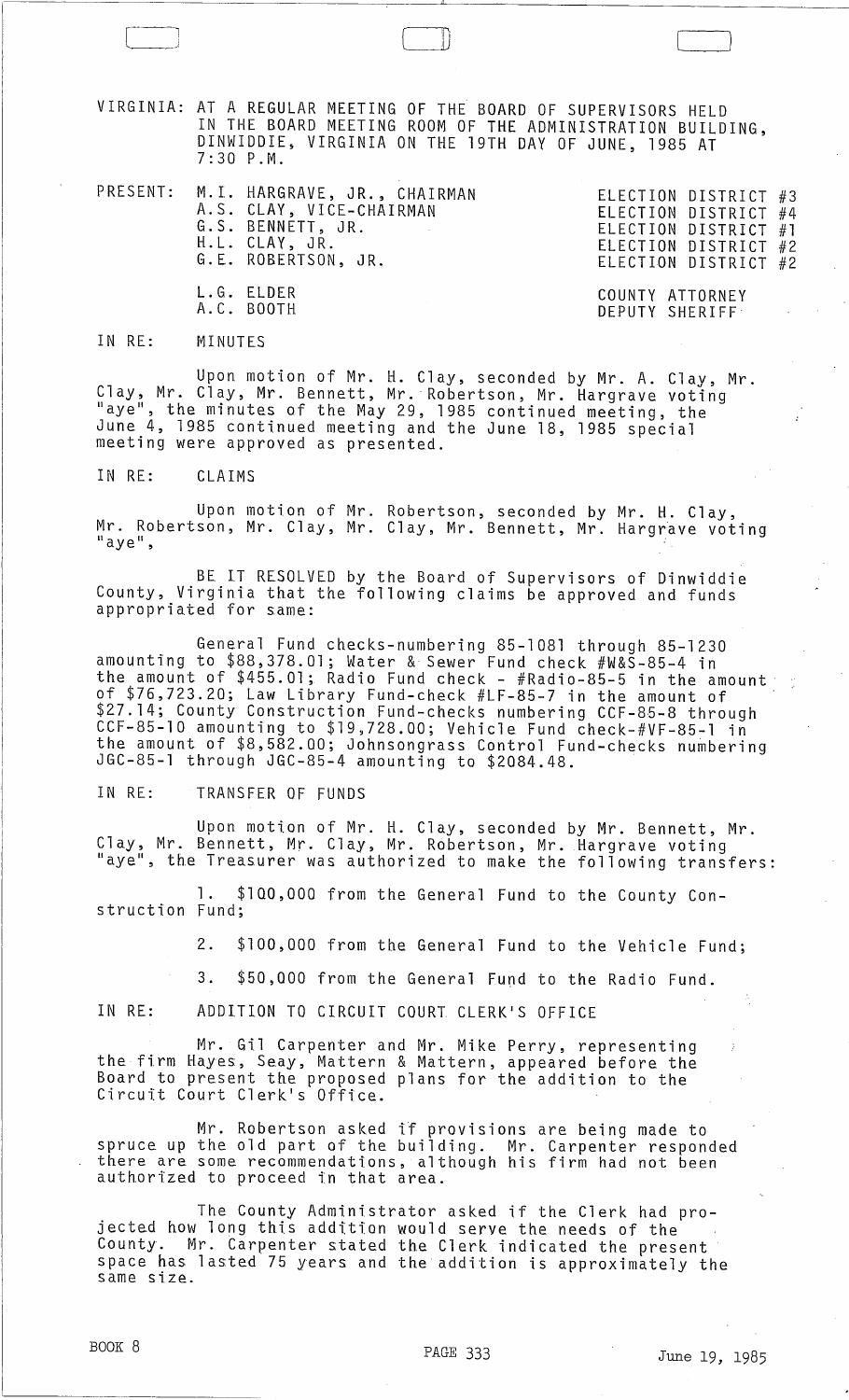Mr. Hargrave asked what is the projected cost of the addition. Mr. Carpenter responded approximately \$90,000. Mr. Carpenter further stated the Board needs to authorize his firm to work on refurbishing the interior of the present building. The entire interior needs attention and definitely the carpet needs replacing.

Mr. Hargrave asked if the architect could tabulate these items without too much additional expense on the part of his firm. Mr. Carpenter indicated he could, but the extent of some repairs would not be known until thoroughly researched. Mr. Hargrave stated he would like to see the architect proceed with preparing a list of those things needed to refurbish the interior of the Circuit Court Clerk<sup>1</sup>s office.

Mr. H. Clay stated he would like to see the carpet added. Mr. A. Clay stated he needed to look at the interior added: Mr. A. Clay stated he heeded to look at the interior<br>first. Mr. Bennett stated he would have to look at it too.

After a brief discussion, the architect was instructed to itemize his recommendations for refurbishing the existing<br>interior of the Circuit Court Clerk's Office with cost estimates for the Board to consider at its July 17, 1985 meeting.

## IN RE: HEALTH BUILDING STUDY

The Board received copies of the Health Center HVAC study prepared by Hayes, Seay, Mattern and Mattern. Mr. A. Clay indicated he would like to have more time to review the document.

Mr. H. Clay asked the architect if he felt the floor had settled all it was going to. Mr. Carpenter staated he felt it had. They were monitorying the heating system and had not found a leak.

Since there is not an immediate need for action, the study will be placed on the July 17, 1985 agenda for consideration.

IN RE: DINWIDDIE SENIOR HIGH STORAGE FACILITY

Dr. Richard L. Vaughn, Superintendent of Schools, presented a proposal from Hayes, Seay, Mattern and Mattern for additional storage space at the high school. He stated that the School Board has nat approved the final cost; however, there are sufficient funds in the school bond issue. He added that the State Dept. of Education would also have to approve the final plans.

Mr. H. Clay asked what the projected cost was. Mr. Mike Perry of Hayes, Seay, Mattern and Mattern stated they were estimating \$35/sq. ft. Mr. Hargrave questioned if the water system at the high school would support a sprinkler system. Dr. Vaughn stated some space would be needed for paper storage. Fireproof cabinets were suggested to possibly eliminate the need for a sprinkler system.

Upon motion of Mr. H. Clay, seconded by Mr. Bennett, Mr. Clay, Mr. Bennett, Mr. Clay, Mr. Robertson, Mr. Hargrave voting "aye", the School Board was authorized to proceed with the architectural firm of Hayes, Seay, Mattern and Mattern to complete the storage facility at the Dinwiddie Senior High School using funds from the school bond issue.

## IN RE: SELF INSURANCE

 $\alpha$  ,  $\alpha$  ,  $\alpha$ 

Mr. Sam Rosenthal, Industrial Insurance Management Corporation, appeared before the Board to discuss a self insurance program for the County. He indicated the insurance market is in a state of chaos and he has been unable to obtain renewal premiums for the County. Therefore, he felt the County is in a good position to consider self insurance.

 $\bar{\mathcal{A}}$ 

 $\sim$   $\sim$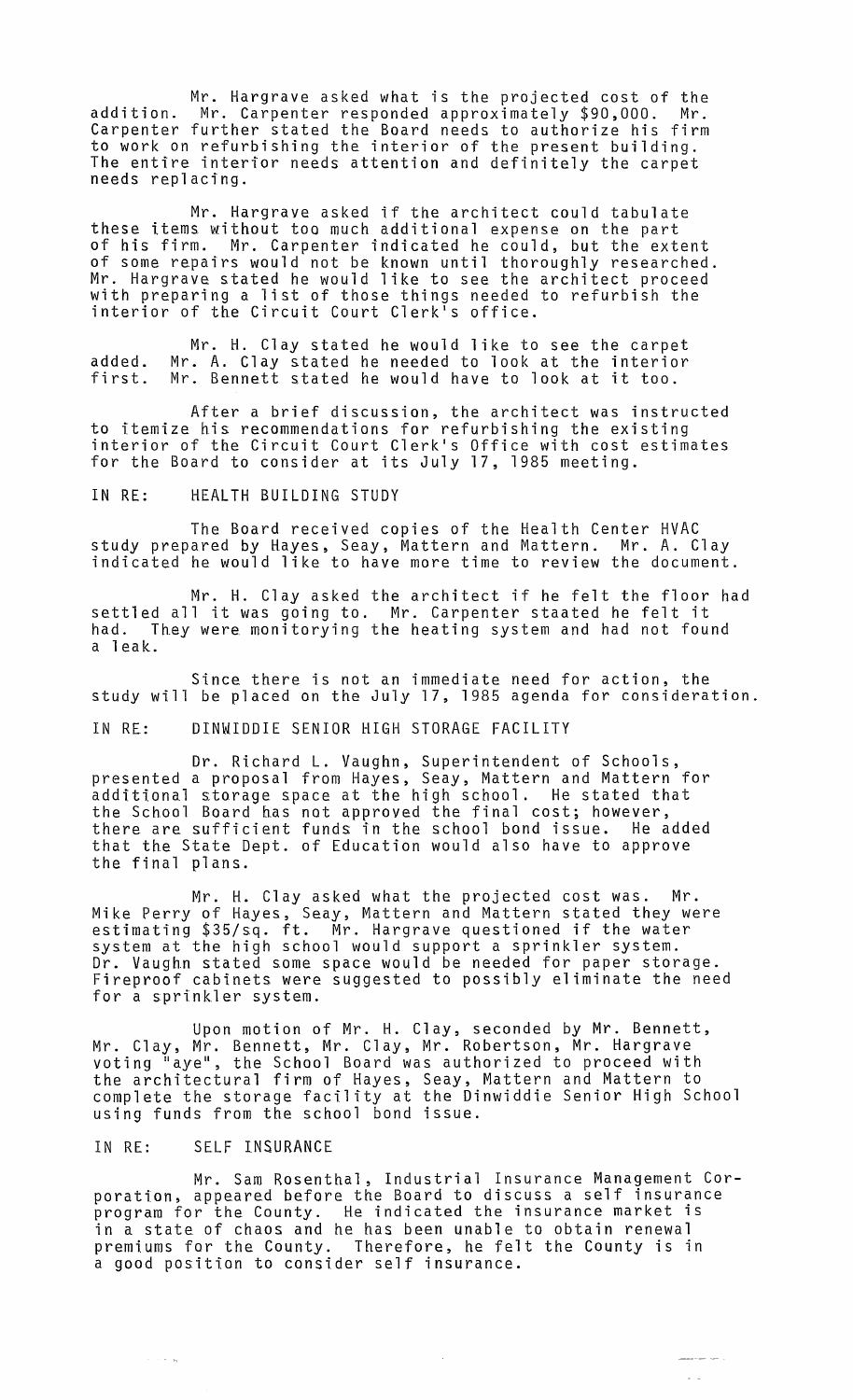Mr. Rosenthal estimated the cost of excess insurance and claims administration services to be \$70,000. The County is now paying \$130,000 in insurance premiums and he felt the renewal premiums will be between \$200,000 and \$250,000.

 $\Box$ 

Upon motion of Mr. A. Clay, seconded by Mr. Robertson, Mr. Clay, Mr. Robertson; Mr. Clay, Mr'. Bennett, Mr. Hargrave voting "aye", the County Administrator was authorized to work with, Industrial Insurance Management Corporation to prepare a self insurance program for the Board's consideration.

## IN RE: TREASURER

~------

Mr. W.E. Jones presented his report for the month of May, 1985. Mr. Jones advised the Board that as of July 1, 1985, the Treasurer will be responsible for the collection of real estate taxes for 20 years and recorded -liens, which has been· handled by the Circuit Court Clerk up to now.

IN RE: SHERIFF--BACK-UP SYSTEM FOR RADIO COMMUNICATIONS

Captain A.C. Booth was present to request approval of the installation of a back-up system for the new radio communication system. The proposal from Comm-Tronics of Virginia includes bringing the two old base stations up to factory specifications and installing them for immediate use should there be a failure<br>of the new system. The quoted cost is \$837.61. The quoted cost is \$837.61.

Upon motion .of Mr. Hl Clay, seconded by Mr. A. Clay; Mr. Clay, Mr. Clay, Mr. Bennett, Mr. Robertson, Mr. Hargrave voting "aye", the proposal from Comm-Tronics to install and implement a back-up system for the radio communications system was approved at a cost of \$837.61.

IN RE: BUILDING INSPECTOR

Mr. J.L. Blaha presented his report for the month of May, 1985.

IN RE: ANIMAL WARDEN

Mr. ·L.A; Brooks; Jr. presented his report for the month of May, 1985.

IN RE: LIVESTOCK CLAIM--B.S. BAIN  $\Delta \sim 10^{11}$ stered in the sea

The Animal Warden presented a livestock claim from Ms. B.S. Bain for five (5) sheep. He estimated the value to be \$68/each. The owner of the sheep estimated the value to be \$lOO/each. Mr. A. Clay stated he talked to Johnnie Bain, brother of the owner, and he said the County Extension Agent estimated the value to be \$160/each. Mr. Bain then indicated he felt \$125/each would be a reasonable,value because:they were prime stock.

Mr. A. Clay moved approval of the claim at a value of \$125/each. There was no second. Mr. Robertson indicated he felt a value of \$lOO/each was fair because of the variation~in figures given. Mr. Bennett stated he would like the Animal Warden to try to get an appropriate value from an authority before making a decision. Mr. A. Clay voted "aye". Mr. Bennett, Mr. Robertson, Mr.' H. Clay, Mr: Hargrave voted "nay" .

Mr. Bennett moved that the Animal Warden obtain a true value from an authority for the Board to consider. Mr. H. Clay seconded the motion. Mr. Bennett, Mr. H. Clay, Mr. Robertson, Mr. Hargrave voted "aye". Mr. A. Clay voted "nay".

IN RE: FOWL CLAIM--D.R. MARKS

Mr. H. Clay moved that action on the fowl claim of Mr; D.R. Marks for 43 chickens be tabled until the investigation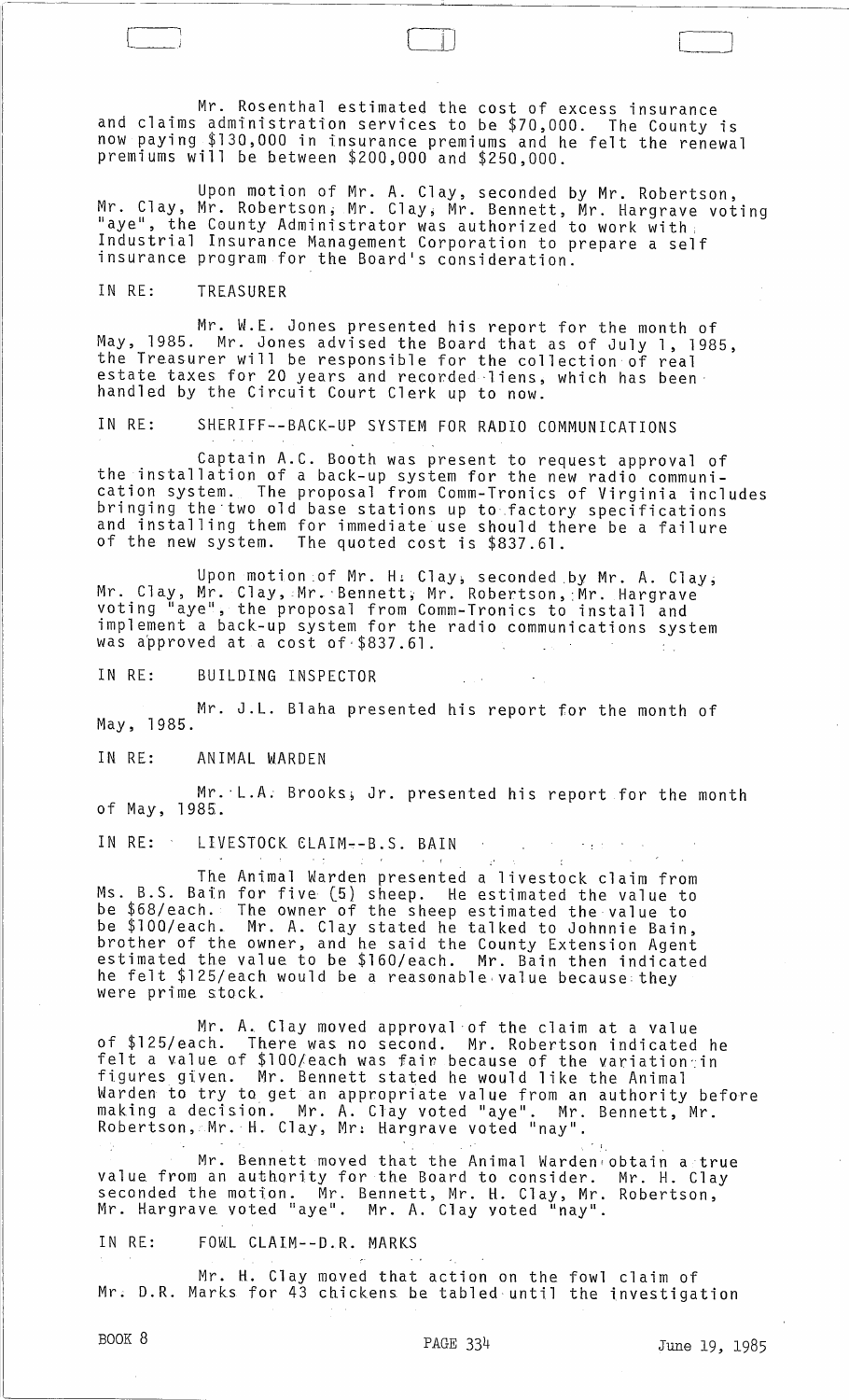is completed. Mr. Robertson seconded the motion. Mr. Clay, Mr. Robertson, Mr. Clay, Mr. Bennett, Mr. Hargrave voted "aye".

IN RE: STREETNAMING & NUMBERING SYSTEM

Mr. W.C. Scheid, Director of Planning, presented a draft request for proposals for consultant work to provide a streetnaming and numbering system which is essential for the implementation of the E911 Emergency Telephone System. He also presented a cost estimate for the street signs to be erected. He stated that he had contacted all the sources given and all the work seems to have been done in-house.

Mr. A. Clay stated he was not in favor of the County<br>becoming involved in the project at such a high cost. Mr. Hargrave stated he was not clear on the need for some of the items presented in the proposal, i.e. revamping the maps of the Commissioner of Revenue and physically placing numbers on all houses. He indicated that someone in the County Administration needs to completely understand what is needed. Mr. Scheid suggested that he knew a couple of people who would be willing suggested that he knew a couple of people who would be wi<br>to discuss it with the Board.

Mr. Hargrave also suggested that maybe the County should not be in such a hurry to obtain proposals until the Board fully understands and can agree on what is needed.

Mr. Robertson pointed out that once the Board holds a public hearing on the tax in July and starts collecting the fee, it is making a commitment.

After further discussion, Mr. Scheid was instructed to take these comments and work on a request for proposals to provide a streetnaming and numbering system for the Board to consider.

IN RE: DINWIDDIE COUNTY SENIOR HIGH PRESS BOX

Dr. Richard L. Vaughn, Superintendent of Schools, presented a proposal for the construction of a new press box at the Senior High School. He stated the Director of Planning has developed a sketch and specifications and estimated the cost to be \$17,400 with some interior work and materials to be provided by the School Maintenance Department. Dr. Vaughn stated the funds would be available from the school bond issue.

Upon motion of Mr. H. Clay, seconded by Mr. Robertson, Mr. Clay, Mr. Robertson, Mr. Clay, Mr. Bennett, Mr. Hargrave voting "aye", the School Board was authorized to proceed with the construction of a new press box at the Senior High using school bond funds.

IN RE: PUBLIC HEARING--P-85-5--JOHN H. CLEMENTS

This being the time and place as advertised in the Progress-Index on Wednesday, June 5, 1985 and Wednesday, June 12, 1985 for the Board of Supervisors to conduct a public hearing to consider adoption of an ordinance to amend,a portion of Sec. 75, Parcel 2A, by changing the district classification from Agricultural, General A-2 to Business, General 8-2.

Mr. W.C. Scheid, Director of Planning, reviewed the material and the action taken by the Planning Commission which was approval at their June 12, 1985 meeting.

Mr. John Clements 'was present in support of his rezoning request. No one appeared in opposition.

Upon motion of Mr. Robertson, seconded by Mr. A. Clay, Mr. Robertson, Mr. Clay, Mr. Clay, Mr. Bennett, Mr. Hargrave<br>voting "aye",

 $\begin{bmatrix} 1 & 0 & 0 \\ 0 & 0 & 0 \\ 0 & 0 & 0 \end{bmatrix}$ 

 $\sim 10^{11}$  $\Delta \sim 10^4$ 

 $\omega$  is a signal set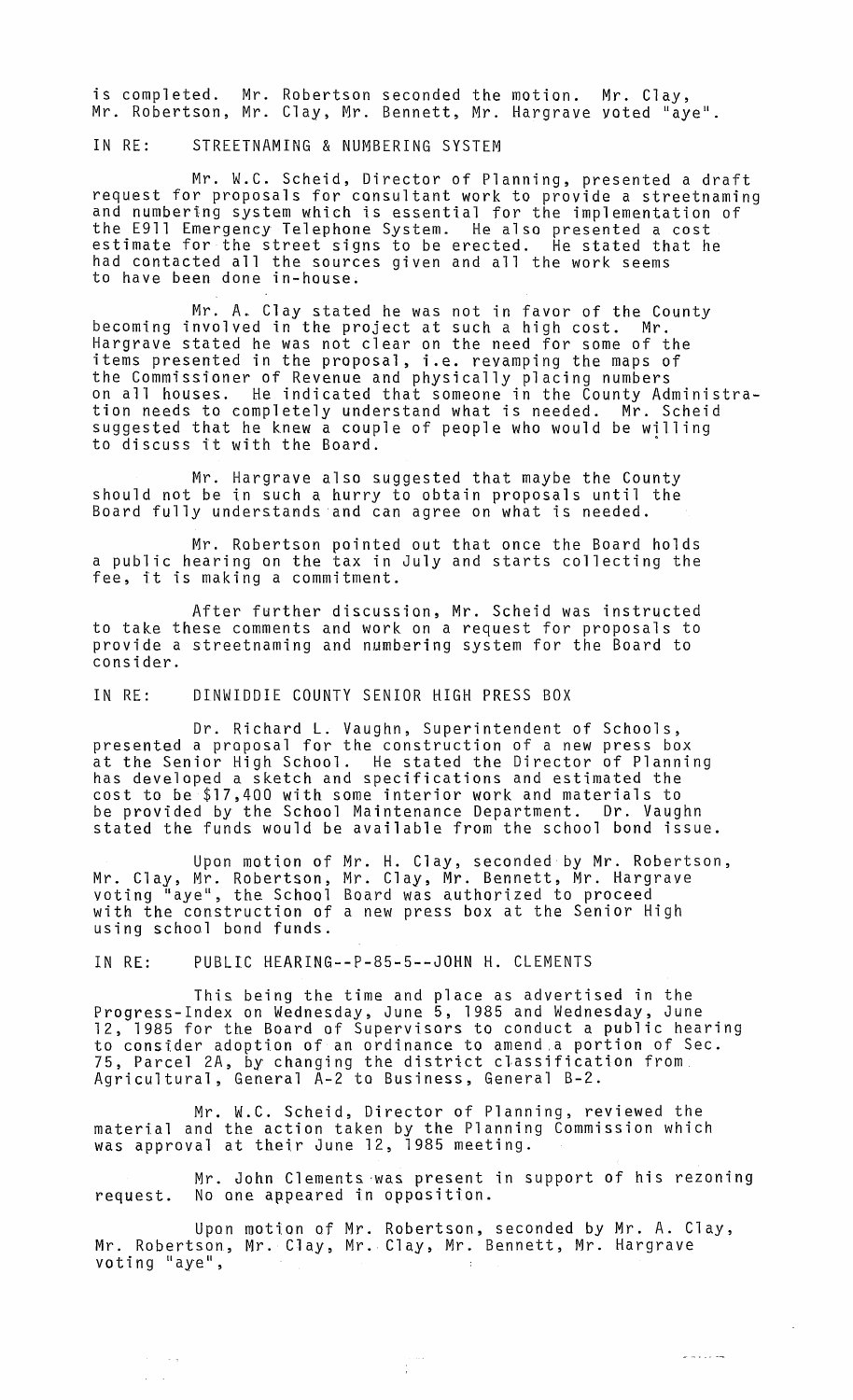BE IT ORDAINED by the Board of Supervisors, Dinwiddie County, Virginia, that the district classification of a 0.426 acre portion of section 75, parcel 2A; be changed from Agricultural, General, A-2 to Business, General B-2. The parcel is described herein: starting at the southwesternly point heading  $N$  03<sup>0</sup> 30 W, 110 to a point; then  $N$  87<sup>0</sup> 41 E, 12 to a point; heading  $N$  03<sup>0</sup> 30' W, 77' to a point; heading  $670$  41' E, 11' to a point; heading  $N$  03<sup>0</sup> 30' W<sub>2</sub> 40' to a point; heading N 87<sup>0</sup> 41' E,  $67<sup>1</sup>$  to a point; heading S  $03<sup>0</sup>$  30 E, 227 to a point; and heading  $S$  87<sup>0</sup> 41' W, 147.3' to the starting point.

--~~-----------~-----------"-------------~-----------

 $\Box$ 

In-all other respects, said Zoning Ordinance is hereby reordained.

IN RE: SPECIAL ENTERTAINMENT PERMIT~-GLQRIDINELAMBERT

The Director .of Planning presented an application for a special entertainment permit for Ms. Glortdine Lambert to hold a music festival on July 5, 1985 from 10:00 P.M. to 2:00 A.M. on Rt. 605 ·on the property of Richard Beasley. Ms. Lambert was not present.

Mr. Scheid added that he had notified the adjacent property owners and had not received any objections. He,stated the Sheriff would be notified if the permit is approved. Mr. Hargrave stated he had not received any negative comments. ,

Upon motion of Mr. H. Clay, seconded by Mr. Robertson, Mr. Clay, Mr. Robertson, Mr. Clay, Mr. Bennett, Mr. Hargrave voting "aye", Ms. Gloridine Lambert was granted a special entertainment permit to hold a music festival on July 5, 1985 from 10:00 P.M. to 2:00 A.M. on Rt. 605 with the conditions as stated therein.

IN RE: SPECIAL ENTERTAINMENT PERMIT--ROBERT M. BROWDER

The Director of Planning presented an application for a special entertainment permit for Mr. ,Robert BrQwder to hold a music festival on June 22, 1985 from 9:00 P.M. to 1:30 A.M. on Rt; 7Q9 at the Wyatt Community Ball Park. Mr. Browder was not present.

Mr. Scheid stated that the surrounding landowners were notified and no complaints were received. The Sheriff will be notified if the permit is approved. Mr. A. Clay stated he had not heard of any complaints.

Upon motion of Mr. A~ Clay, seconded by Mr~ Bennett, Mr. Clay, Mr; Bennett,-Mr. Clay, Mr; Robertson, Mr. Hargrave voting "aye", Mr. Robert Browder was granted a special entertainment permit to hold a music festival on June 22, 1985 from 9:00 P.M. to·l :30 A.M. on Rt. 709 at the Wyatt Community Ball Park with the conditions as stated therein.

IN RE: SPECIAL ENTERTAINMENT PERMIT--JAMES E. WALKER

The Director of Planning presented an application for a special entertainment permit for Mr. James E. Walker to hold a music festival on June 29, 1985 from 8:00 P.M. until 2:00 A.M. on Rt. 605 at the Orioles Ball Park. Mr. Walker was not present.' Mr. Scheid stated that because the application was not received until a couple of days before the meeting, he was not able to notify the surrounding property owners. ne was not able to notify the surrounding property owne<br>The Sheriff will be notified if the permit is approved.

·Uponmotion of Mr. ·H~ Clay, seconded by Mr~ A. Clay, Mr. Clay, Mr. Clay, Mr, Robertson, Mr. Bennett,. Mr. Hargrave voting "aye", Mr. James E. Walker was granted a special' entertainment permit to hold a music festival on June 29, 1985 from 8:00 P.M. until 2:00 A.M. on Rt. 605 at the Orioles Ball Park with the conditions stated therein.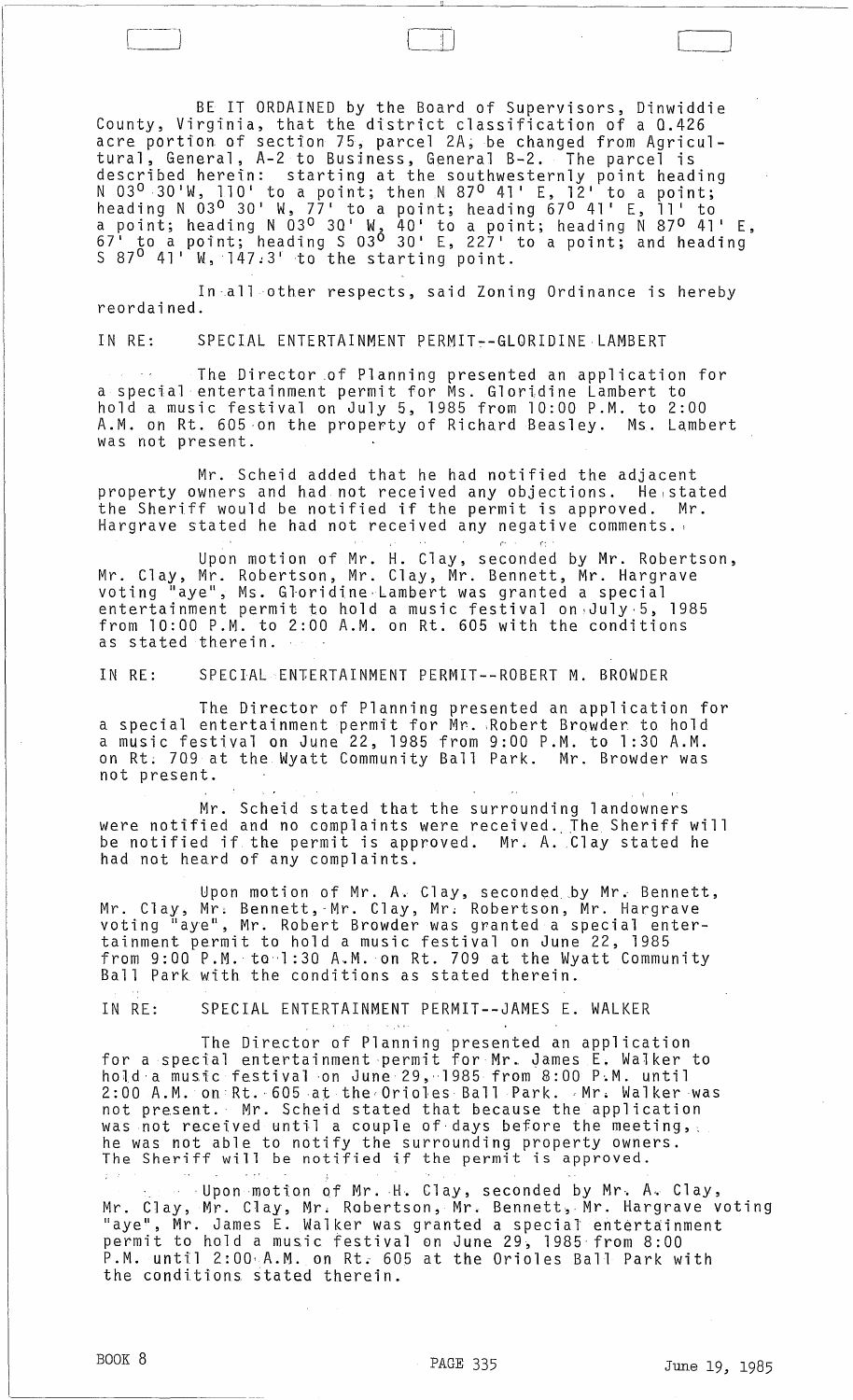## IN RE: SPECIAL ENTERTAINMENT PERMIT--BOBBY WYATT

The Director of Planning presented an application for a special entertainment permit for Bobby Wyatt to hold a music festival on June 28, 1985 from 9:00 P.M. to 2:00 A.M. music festival on June 28, 1985 from 9:00 P.M. to 2:00 A.M.<br>on Rt. 709 at the Wyatt Community Ball Park. Mr. Wyatt was<br>not present. Mr. Scheid stated that because the application was received late, he was not able to contact the surrounding land owners. The Sheriff will be notified if the permit is approved.

Upon motion of Mr. A. Clay, seconded by Mr. H. Clay, Mr. Clay, Mr. Clay, Mr. Robertson, Mr. Bennett, Mr. Hargrave voti ng "aye", Mr. Bobby Wyatt was granted a special entertainment permit to hold a music restival on June 28, 1985 from 9:00 P.M. to 2:00 A.M. on Rt. 709 at the Wyatt Community Ball Park.

Mr. Hargrave suggested that Mr. Scheid notify the surrounding landowners on the last two entertainment permits since he did not have time to notify them prior to the meeting.

IN RE: REAPPOINTMENT--SOCIAL SERVICES BOARD--RUBY LEE

Upon motion of Mr. H. Clay, seconded by Mr. A. Clay, Mr; Clay, Mr. Clay, Mr. Bennett, Mr. Robertson, Mr. Hargrave voting "aye", Mrs. Ruby Lee was reappointed to the Social Services Board, term expiring June 30, 1989.

IN RE: REAPPOINTMENT--SCHOOL BOARD--C.C. ASHBY

Upon motion of Mr. Robertson, seconded by Mr. H. Clay, Mr. Robertson, Mr. Clay, Mr. Clay, Mr. Bennett, Mr. Hargrave<br>voting "aye", Dr. Charles C. Ashby was reappointed to the Dinwiddie County School Board, term expiring June 30, 1989.

IN RE: APPOINTMENT--APPOMATTOX REGIONAL LIBRARY BOARD--LOUISE COLEMAN

Mr. Robertson advised the Board that Mrs. Ellen Perdue has indicated she would like to be replaced on the Appomattox Regional Library Board.

Mr. Robertson nominated Mrs. Louise Coleman. Mr. Bennett seconded the nomination.

Mr. Robertson, Mr. Bennett, Mr. Clay, Mr. Clay, Mr. Hargrave voting "aye", Mrs. Louise Coleman was appointed to the Appomattox Regional Library Board, term expiring June 30, 1989.

IN RE: REAPPOINTMENT--CPDC EXECUTIVE COMMITTEE AND METRO-POLITAN PLANNING ORGANIZATION--G.E. ROBERTSON, JR.

Upon motion of Mr. Bennett, seconded by Mr. A. Clay, Mr. Bennett, Mr. Clay, Mr. Clay, Mr. Robertson, Mr. Hargrave we be meased with every with every more conservating with the grand of the voting "aye", Mr. G. E. Robertson, Jr. was reappointed to the CPDC Executive Committee and the Metropolitan Planning Organization, term expiring June 30, 1986.

IN RE: REAPPOINTMENT--CRATER COMPREHENSIVE HEALTH PLANNING COUNCIL

Upon motion of Mr. Bennett, seconded by Mr. Robertson, Mr. Bennett, Mr. Robertson, Mr. Clay, Mr. Clay, Mr. Hargrave voting "aye", Mr. Ray Wells was reappointed to the Crater Comprehensive Health Planning Council, term expiring June 30, 1988.

IN RE: DINWIDDIE VFD--USE OF SURPLUS VAN

 $\omega_{\rm{max}}$  and  $\omega_{\rm{max}}$ 

Mr. Bob Mengel, Chief, Dinwiddie VFD, appeared before the Board to discuss, an additional personnel van for the department. He suggested that the surplus van the County has proposed

 $\alpha$  and  $\alpha$  . And

 $\bar{\tau}$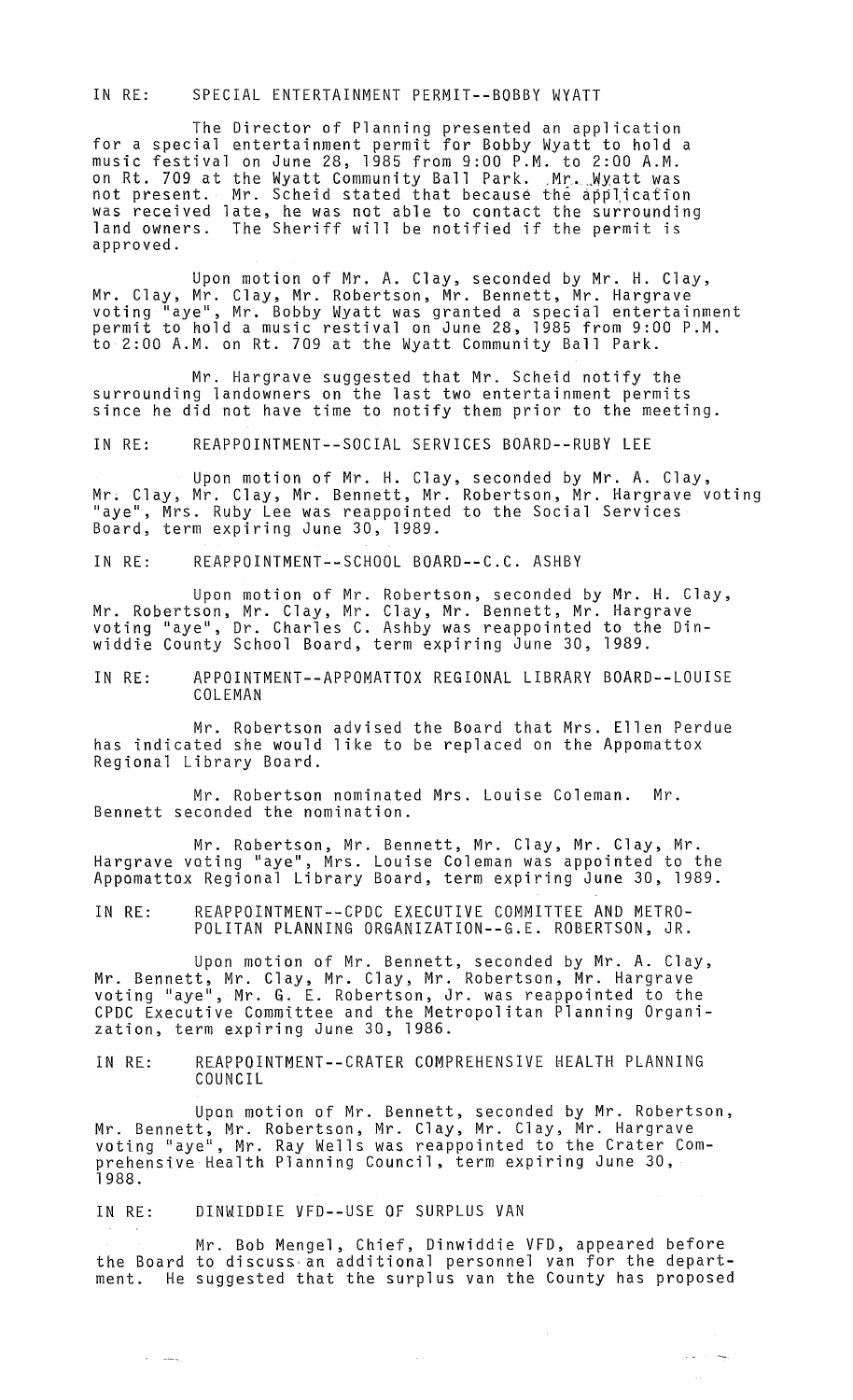to use as an emergency response van could be housed at the Dinwiddie firehouse and dually used as a personnel carrier. Mr. Mengel stated that when a call is received, the fire truck carries one or two people to the scene. The van is then held up waiting for the remaining men to arrive. Also, he indicated he did not like to put 8 men 1n one van. Mr. Mengel stated that Namozine VFD has run two vans for some time now.

Mr. Bennett asked if he had room in the fire house for another van. Mr. Mengel stated they would make room.

The Chairman asked Wendy Quesenberry, Deputy Coordinator of Emergency Services, what her thoughts were since she had been working to develop the van into an emergency response van.

Mrs. Quesenberry stated that her main concern was that the van would be tied up at a fire when it was needed for a hazardous material response. Also she would have alot of reference material and equipment on it which would not leave alot of room for personnel.

She indicated that she had not begun to fully equip the van because she did not feel she had enough personnel adequately trained to respond. Therefore, she would be agreeable to letting the fire department have the present surplus van for use as a personnel carrier and she would request another one for County use.

Upon motion of Mr. H. Clay, seconded by Mr. Robertson, Mr. Clay, Mr. Robertson, Mr. Clay, Mr. Bennett, Mr. Hargrave<br>voting "aye",

BE IT RESOLVED by the Board of Supervisors of Dinwiddie County, Virginia that the Dinwiddie VFD is authorized to use the County's surplus van for a second personnel carrier; and

BE IT FURTHER RESOLVED by the Board of Supervisors of Dinwiddie County, Virginia that the County Administrator be authorized to secure another van for use as an emergency response vehicle.

IN RE: REPLACEMENT OF UNEVEN SIDEWALK

The County Administrator presented a proposal to have the sidewalks in the government complex replaced. Sections have begun to sink making the sidewalk uneven. He stated there were adequate funds in the Repairs to Buildings category of the budget and with assistance from the Water Authority, he felt the project could be completed for \$8600. Mr. A. Clay asked what had caused the problem with the sidewalk. The County Administrator stated he thought it stemmed from the way it was constructed. Mr. A. Clay stated this should be mentioned to the Architect.

Upon motion of Mr. H. Clay, seconded by Mr. Robertson, Mr. Clay, Mr. Robertson, Mr. Bennett, Mr. Hargrave voting "aye", Mr. A. Clay abstaining, the County Administrator was authorized to proceed with replacement of the sidewalks in the government complex.

IN RE: EXECUTIVE SESSION

Upon motion of Mr. H. Clay, seconded by Mr. A. Clay, Mr. Clay, Mr. Clay, Mr. Bennett, Mr. Robertson, Mr. Hargrave voting lift oray, M. Stay, M. Sammese, M. Robertson, M. Rangell Freedom of Information Act, the Board moved into Executive Session a more in the matrich was, the board mored theo excedence ses meeting reconvened into Open Session at 11:23 P.M.

 $\begin{picture}(20,20) \put(0,0){\line(1,0){10}} \put(15,0){\line(1,0){10}} \put(15,0){\line(1,0){10}} \put(15,0){\line(1,0){10}} \put(15,0){\line(1,0){10}} \put(15,0){\line(1,0){10}} \put(15,0){\line(1,0){10}} \put(15,0){\line(1,0){10}} \put(15,0){\line(1,0){10}} \put(15,0){\line(1,0){10}} \put(15,0){\line(1,0){10}} \put(15,0){\line(1$